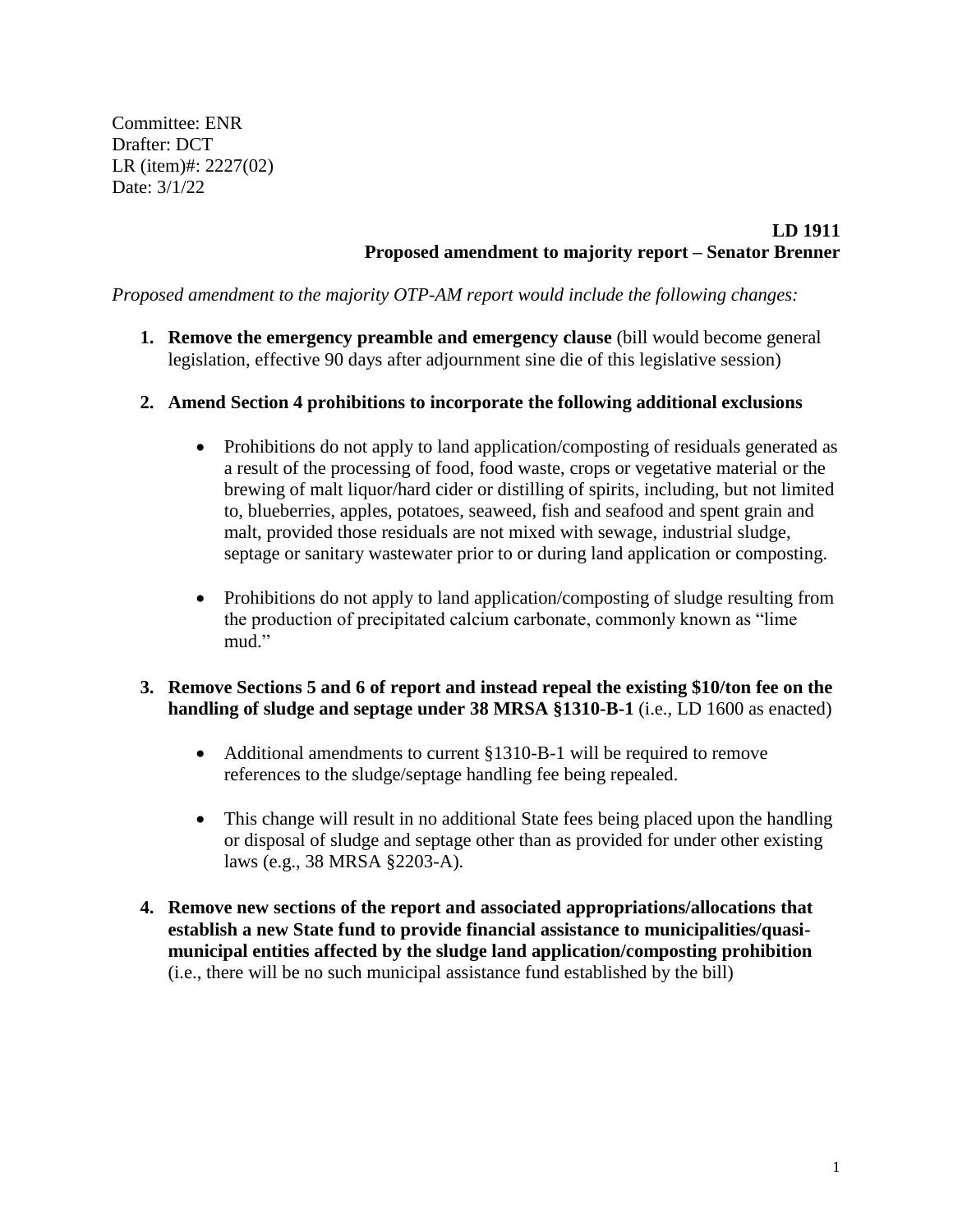| $\mathbf{1}$               | L.D. 1911                                                                                                                                                                                                                                                                                                                                                                  |
|----------------------------|----------------------------------------------------------------------------------------------------------------------------------------------------------------------------------------------------------------------------------------------------------------------------------------------------------------------------------------------------------------------------|
| $\overline{2}$             | Date:<br>(Filing No. H-<br>$\mathcal{Y}$                                                                                                                                                                                                                                                                                                                                   |
| 3                          | <b>ENVIRONMENT AND NATURAL RESOURCES</b>                                                                                                                                                                                                                                                                                                                                   |
| 4                          | Reproduced and distributed under the direction of the Clerk of the House.                                                                                                                                                                                                                                                                                                  |
| 5                          | <b>STATE OF MAINE</b>                                                                                                                                                                                                                                                                                                                                                      |
| 6                          | <b>HOUSE OF REPRESENTATIVES</b>                                                                                                                                                                                                                                                                                                                                            |
| 7                          | <b>130TH LEGISLATURE</b>                                                                                                                                                                                                                                                                                                                                                   |
| 8                          | <b>SECOND REGULAR SESSION</b>                                                                                                                                                                                                                                                                                                                                              |
| 9<br>10                    | COMMITTEE AMENDMENT " " to H.P. 1417, L.D. 1911, "An Act To Prohibit<br>the Contamination of Clean Soils with So-called Forever Chemicals"                                                                                                                                                                                                                                 |
| 11                         | Amend the bill by striking out the title and substituting the following:                                                                                                                                                                                                                                                                                                   |
| 12<br>13                   | 'An Act To Prevent the Further Contamination of the Soils and Waters of the State<br>with So-called Forever Chemicals'                                                                                                                                                                                                                                                     |
| 14                         | Amend the bill by inserting after the title and before the enacting clause the following:                                                                                                                                                                                                                                                                                  |
| 15<br>16                   | 'Emergency preamble. Whereas, acts and resolves of the Legislature do not<br>become effective until 90 days after adjournment unless enacted as emergencies; and                                                                                                                                                                                                           |
| 17<br>18<br>19             | Whereas, the contamination of the soils and waters of the State from perfluoroalkyl<br>and polyfluoroalkyl substances poses a significant and widespread threat to the<br>environment of the State and to the health of its citizens; and                                                                                                                                  |
| 20<br>21<br>22<br>23<br>24 | <b>Whereas,</b> sludge, septage and compost contaminated by perfluoroalkyl and<br>polyfluoroalkyl substances and other products and materials containing sludge and septage<br>contaminated by perfluoroalkyl and polyfluoroalkyl substances continue to be applied to<br>land in the State, further contaminating the soil, water and the surrounding environment;<br>and |
| 25<br>26<br>27             | Whereas, to prevent further contamination from perfluoroalkyl and polyfluoroalkyl<br>substances, it is imperative to immediately prohibit the application and distribution in the<br>State of these materials; and                                                                                                                                                         |
| 28<br>29<br>30<br>31       | Whereas, in the judgment of the Legislature, these facts create an emergency within<br>the meaning of the Constitution of Maine and require the following legislation as<br>immediately necessary for the preservation of the public peace, health and safety; now,<br>therefore,                                                                                          |
| 32<br>33                   | Amend the bill by striking out everything after the enacting clause and inserting the<br>following:                                                                                                                                                                                                                                                                        |
| 34                         | 'Sec. 1. 38 MRSA §413, sub-§12 is enacted to read:                                                                                                                                                                                                                                                                                                                         |

Page 1 - 130LR2227(02)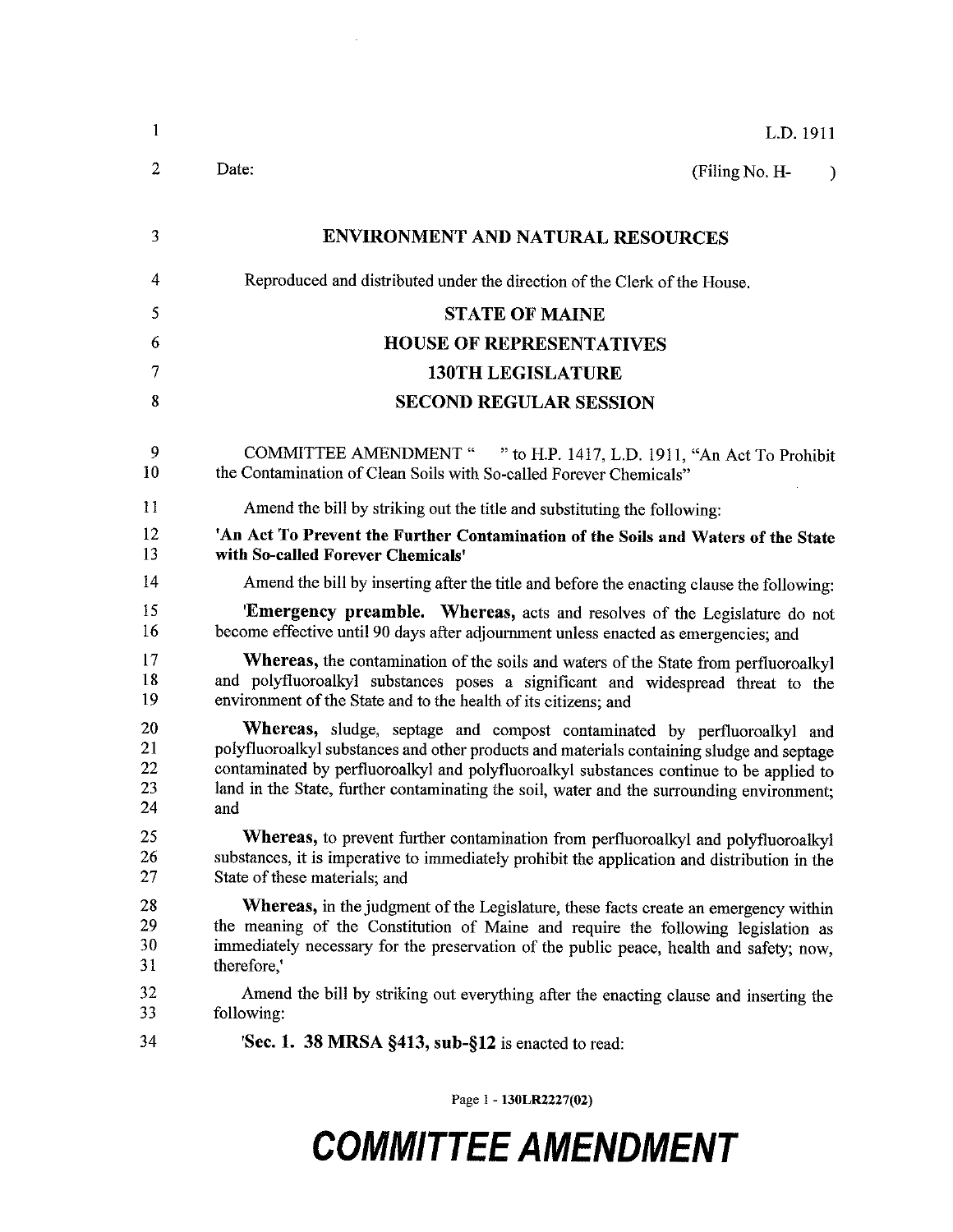| $\mathbf{1}$<br>$\overline{c}$ | 12. Sampling for perfluoroalkyl and polyfluoroalkyl substances. Notwithstanding<br>section 414-A or any other provision of law to the contrary, the department by written        |
|--------------------------------|----------------------------------------------------------------------------------------------------------------------------------------------------------------------------------|
| 3                              | notification may require a person licensed by the department to discharge wastewater to                                                                                          |
| $\overline{\mathbf{r}}$        | groundwater or any waters of the State to sample the effluent discharged for perfluoroalkyl                                                                                      |
| 5                              | and polyfluoroalkyl substances and to report the sample data to the department. Upon                                                                                             |
| 6                              | receipt of the written notification and as directed by the department, the person shall                                                                                          |
| 7                              | conduct the required sampling of the effluent for perfluoroalkyl and polyfluoroalkyl                                                                                             |
| 8                              | substances and report the sample data to the department.                                                                                                                         |
| 9<br>10                        | As used in this subsection, "perfluoroalkyl and polyfluoroalkyl substances" has the same<br>meaning as in Title 32, section 1732, subsection 5-A.                                |
| 11                             | Sec. 2. 38 MRSA §1304, sub-§20 is enacted to read:                                                                                                                               |
| 12<br>13                       | 20. Land application of septage; prohibitions. Notwithstanding any provision of<br><u>law to the contrary:</u>                                                                   |
| 14<br>15                       | A. The department may not issue a new license or permit authorizing a person to apply<br>or spread septage at any location in the State; and                                     |
| 16                             | B. A person licensed or permitted by the department to apply or spread septage at one                                                                                            |
| 17                             | or more locations in the State may not apply septage at a location authorized under that                                                                                         |
| 18                             | license or permit if the department provides to the person a written determination that,                                                                                         |
| 19<br>20                       | based on testing conducted at or in close proximity to the location, the department has<br>determined that the concentration of perfluoroalkyl and polyfluoroalkyl substances in |
| 21                             | groundwater at that location or in drinking water sources in close proximity to that                                                                                             |
| 22                             | location exceeds the applicable drinking water standard for perfluoroalkyl and                                                                                                   |
| 23                             | polyfluoroalkyl substances.                                                                                                                                                      |
| 24<br>25                       | As used in this subsection, "perfluoroalkyl and polyfluoroalkyl substances" has the same<br>meaning as in Title 32, section 1732, subsection 5-A.                                |
| 26                             | Sec. 3. 38 MRSA §1305, sub-§7, as enacted by PL 1983, c. 726, §2, is repealed.                                                                                                   |
| 27                             | Sec. 4. 38 MRSA §1306, sub-§2, as amended by PL 1985, c. 612, §19, is repealed.                                                                                                  |
| 28                             | Sec. 5. 38 MRSA §1306, sub-§7 is enacted to read:                                                                                                                                |
| 29                             | 7. Prohibitions on land application of sludge; sale and distribution of compost                                                                                                  |
| 30                             | and other agricultural products and materials containing sludge and septage; and                                                                                                 |
| 31<br>32                       | sale, distribution and use of crops grown at septage application sites. Notwithstanding                                                                                          |
|                                | any provision of law to the contrary, a person may not:                                                                                                                          |
| 33                             | A. Apply to or spread on any land in the State:                                                                                                                                  |
| 34<br>35                       | (1) Sludge generated from a municipal, commercial or industrial wastewater<br>treatment plant;                                                                                   |
| 36<br>37                       | (2) Compost material that included in its production sludge generated from a<br>municipal, commercial or industrial wastewater treatment plant or septage; or                    |
| 38                             | (3) Any other product or material that is intended for use as a fertilizer, soil                                                                                                 |
| 39                             | amendment, topsoil replacement or mulch or for other similar agricultural purpose                                                                                                |
| 40                             | that is derived from or contains sludge generated from a municipal, commercial or                                                                                                |
| 41                             | industrial wastewater treatment plant or septage;                                                                                                                                |

Page 2 - 130LR2227(02)

## **COMMITTEE AMENDMENT**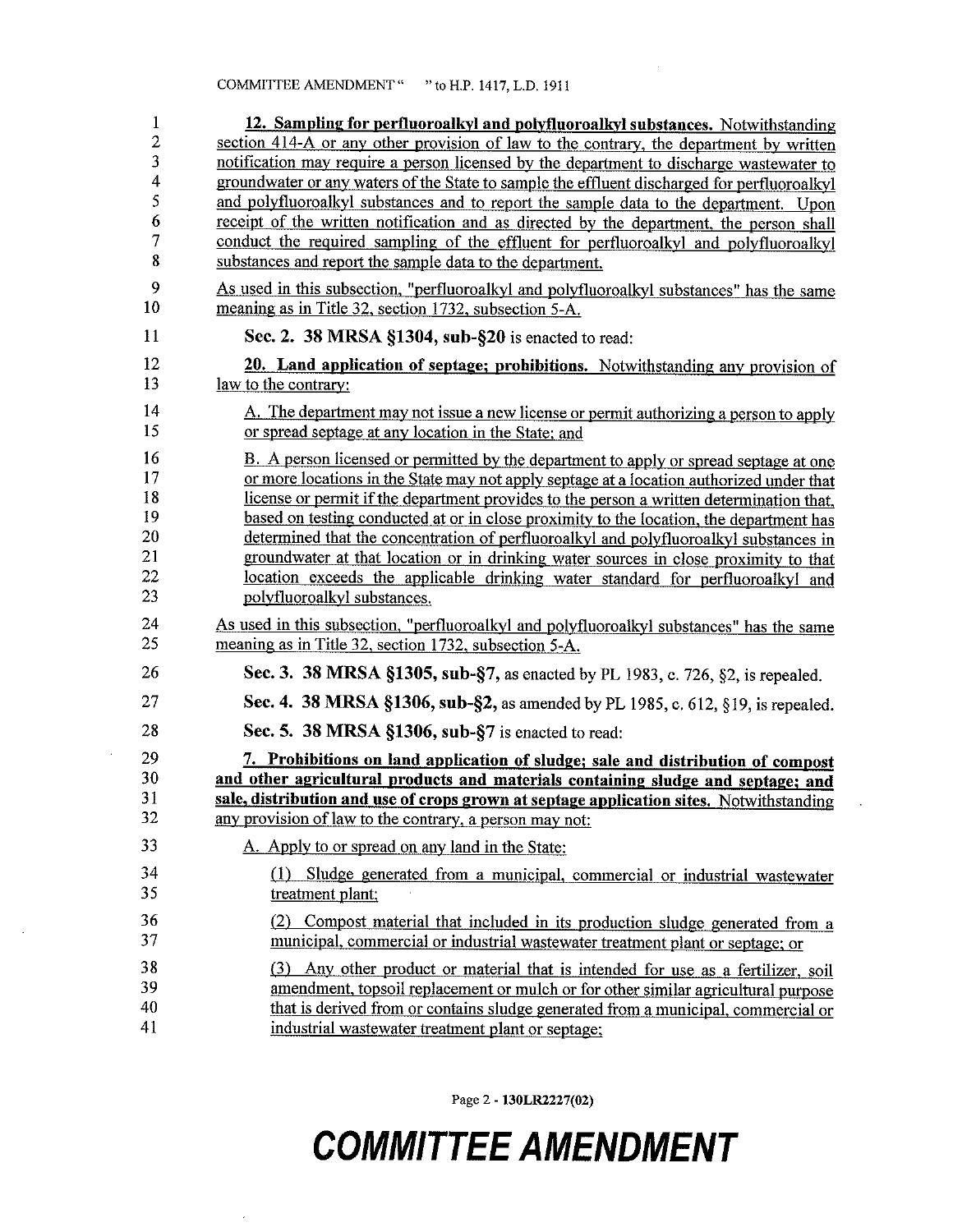|                 | <b>COMMITTEE AMENDMENT "</b><br>" to H.P. 1417, L.D. 1911                                      |
|-----------------|------------------------------------------------------------------------------------------------|
| 1               | B. Sell or distribute in the State:                                                            |
| $\overline{2}$  | (1) Compost material that included in its production sludge generated from a                   |
| 3               | municipal, commercial or industrial wastewater treatment plant or septage; or                  |
| $\overline{4}$  | (2) Any other product or material that is intended for use as a fertilizer, soil               |
| 5               | amendment, topsoil replacement or mulch or for other similar agricultural purpose              |
| 6               | that is derived from or contains sludge generated from a municipal, commercial or              |
| 7               | industrial wastewater treatment plant or septage; or                                           |
| 8               | C. Sell, distribute or use in the State an agricultural crop or other vegetative material      |
| 9               | for any agricultural purpose, including, but not limited to, for use as animal feed, if the    |
| 10              | agricultural crop or vegetative material was grown at a location in the State where            |
| $\mathbf{11}$   | septage is licensed or permitted to be applied or spread.                                      |
| 12              | This subsection does not apply to the disposal or placement at a solid waste landfill of any   |
| 13              | of the materials that are prohibited from application, spreading, sale, distribution or use by |
| 14              | this subsection.                                                                               |
| 15              | Sec. 6. 38 MRSA §1310-B-1, sub-§3, as enacted by PL 2021, c. 478, §1, is                       |
| 16              | repealed and the following enacted in its place:                                               |
| 17              | <b>3. Fee.</b> In addition to any other fee or charge required by statute or rule, beginning   |
| 18              | January 1, 2023, fees are imposed in the amount of \$10 per ton, or an equivalent amount       |
| 19              | as determined by the department on a volume basis, for all sludge or septage disposed of       |
| $_{20}$         | at a commercial, municipal, state-owned or regional association landfill.                      |
| 21              | A person who delivers sludge or septage to a landfill shall pay all fees established under     |
| 22              | this subsection to the operator of the landfill and the operator shall pay such collected fees |
| 23              | to the department in the same manner as waste handling fees are paid to the department         |
| 24              | under section 2205. The department shall deposit all fees received under this subsection       |
| 25              | into the fund.                                                                                 |
| 26              | Sec. 7. 38 MRSA §1310-B-1, sub-§4, as enacted by PL 2021, c. 478, §1, is                       |
| 27              | amended to read:                                                                               |
| 28              | 4. Rules. The board shall may adopt rules necessary for the administration of the fund         |
| 29              | and any underlying program or purpose under or funded by the fund and for the assessment       |
| 30              | and collection of the fee under subsection 3. Rules adopted pursuant to this subsection are    |
| 31              | routine technical rules as defined in Title 5, chapter 375, subchapter 2-A.                    |
| $32\,$          | Sec. 8. 38 MRSA §1310-B-2 is enacted to read:                                                  |
| $\overline{33}$ | §1310-B-2. Sludge Disposal Municipal Assistance Fund                                           |
| 34              | The Sludge Disposal Municipal Assistance Fund, referred to in this section as "the             |
| 35              | fund," is established as a nonlapsing dedicated fund within the department to provide          |
| 36              | financial assistance to municipalities and quasi-municipal entities for eligible sludge        |
| 37              | management costs incurred by a municipality or quasi-municipal entity in the                   |
| 38              | transportation of sludge generated by the municipality or quasi-municipal entity to a solid    |
| 39              | waste landfill for disposal or placement in the landfill and in the disposal or placement of   |
| 40              | the sludge in the landfill.                                                                    |

Page 3 - 130LR2227(02)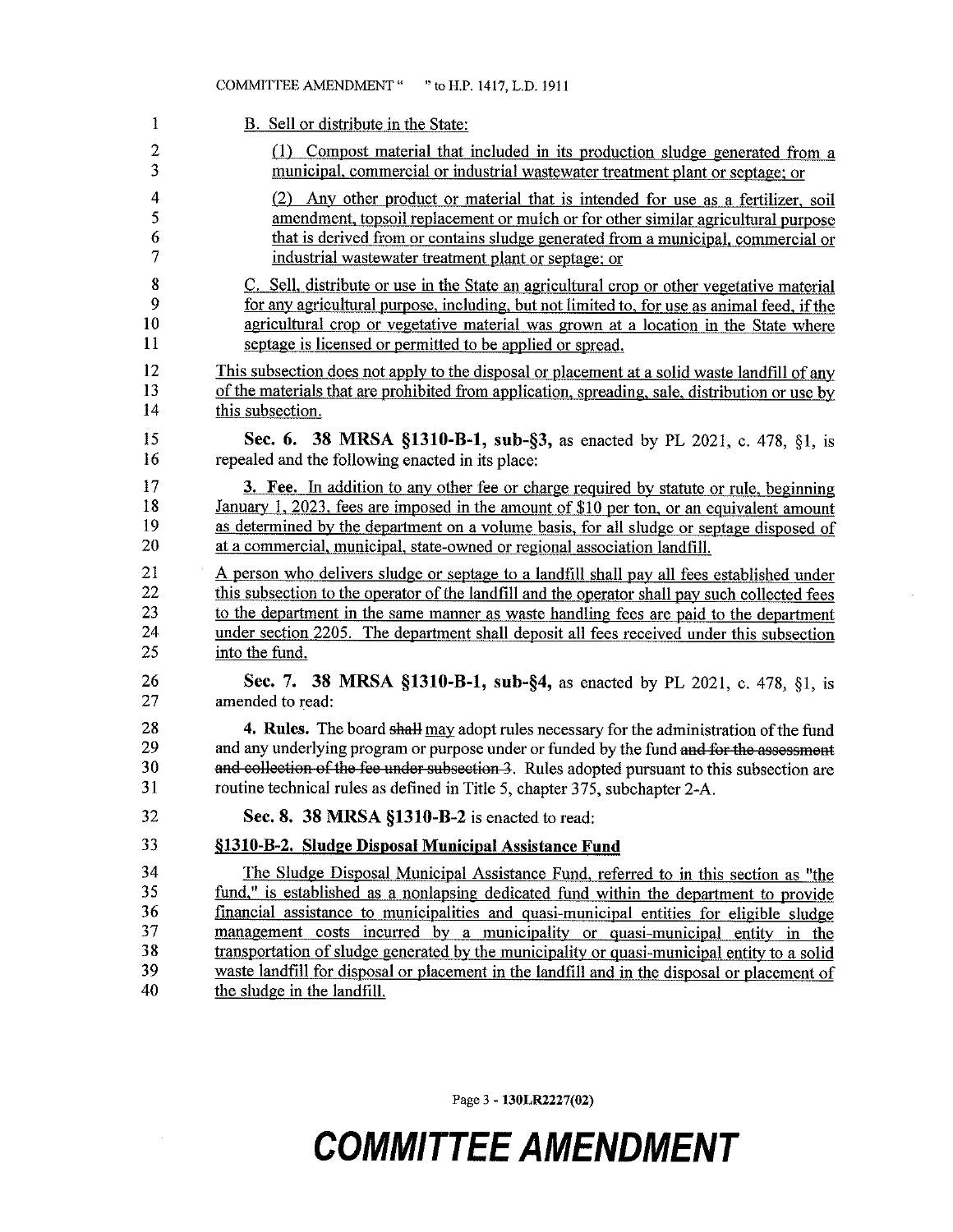$\sim$   $\sim$ 

 $\bar{z}$ 

| $\mathbf{1}$            | 1. Funding. All funds appropriated or allocated to the fund must be deposited in the           |
|-------------------------|------------------------------------------------------------------------------------------------|
| $\overline{c}$          | fund, and the fund may accept grants, bequests, gifts or contributions from any source,        |
| $\overline{\mathbf{3}}$ | public or private.                                                                             |
| 4                       | 2. Eligibility criteria. The department shall establish eligibility criteria for the receipt   |
| 5                       | of financial assistance under this section.                                                    |
| 6                       | A. At a minimum, the department shall require that a recipient of financial assistance         |
| 7                       | from the fund must be a municipality or quasi-municipal entity that provides waste,            |
| 8                       | sewer or wastewater management services within a municipality or region and that:              |
| 9                       | (1) On or after March 22, 2019, incurred specific, increased sludge management                 |
| 10                      | costs associated with the transportation of sludge generated by the municipality or            |
| 11                      | quasi-municipal entity to a solid waste landfill for disposal or placement in the              |
| 12                      | landfill and with the disposal or placement of the sludge in the landfill. The                 |
| 13                      | department may treat as eligible for financial assistance under this section                   |
| 14                      | additional costs associated with that transportation and disposal of sludge incurred           |
| 15                      | by a municipality or quasi-municipal entity;                                                   |
| 16                      | (2) Prior to March 22, 2019, managed some or all of the sludge generated by the                |
| 17                      | municipality or quasi-municipal entity through land application or composting                  |
| 18                      | pursuant to a license or permit issued by the department or by transporting some               |
| 19                      | or all of the sludge to another entity in the State for land application or composting;        |
| 20                      | and                                                                                            |
| 21                      | (3) Incurred the increased sludge management costs described in subparagraph (1)               |
| 22                      | as a result of a reduction in or termination of the municipality's or quasi-municipal          |
| 23                      | entity's sludge management activities described in subparagraph (2) due to the                 |
| 24                      | contamination of the sludge generated by the municipality or quasi-municipal                   |
| 25                      | entity with perfluoroalkyl and polyfluoroalkyl substances. As used in this                     |
| 26                      | subparagraph, "perfluoroalkyl and polyfluoroalkyl substances" has the same                     |
| 27                      | meaning as in Title 32, section 1732, subsection 5-A.                                          |
| 28                      | <b>B.</b> The department may prioritize the provision of financial assistance from the fund to |
| 29                      | certain municipalities and quasi-municipal entities with incurred sludge management            |
| 30                      | costs eligible for financial assistance, including, but not limited to, a prioritization of    |
| 31                      | financial assistance to municipalities and quasi-municipal entities that primarily             |
| 32                      | managed the sludge generated by the municipality or quasi-municipal entity through             |
| 33                      | land application or composting during the 12-month period prior to the effective date          |
| 34                      | of section 1306, subsection 7.                                                                 |
| 35                      | 3. Distribution of funds. If the total amount of eligible sludge management costs              |
| 36                      | incurred by municipalities and quasi-municipal entities under subsection 2 exceeds the total   |
| 37                      | funding available within the fund, the department shall establish a process for equitably      |
| 38                      | distributing the funding to those municipalities and quasi-municipal entities.                 |
| 39                      | 4. Report. Beginning January 15, 2023, and every 2 years thereafter, the department            |
| 40                      | shall submit a report to the joint standing committee of the Legislature having jurisdiction   |
| 41                      | over environment and natural resources matters regarding the financial assistance provided     |
| 42                      | to municipalities and quasi-municipal entities pursuant to this section. The department may    |
| 43                      | include the report required under this subsection as part of the report required pursuant to   |
| 44                      | section 1310-B-1, subsection 2, paragraph C.                                                   |

Page 4 - 130LR2227(02)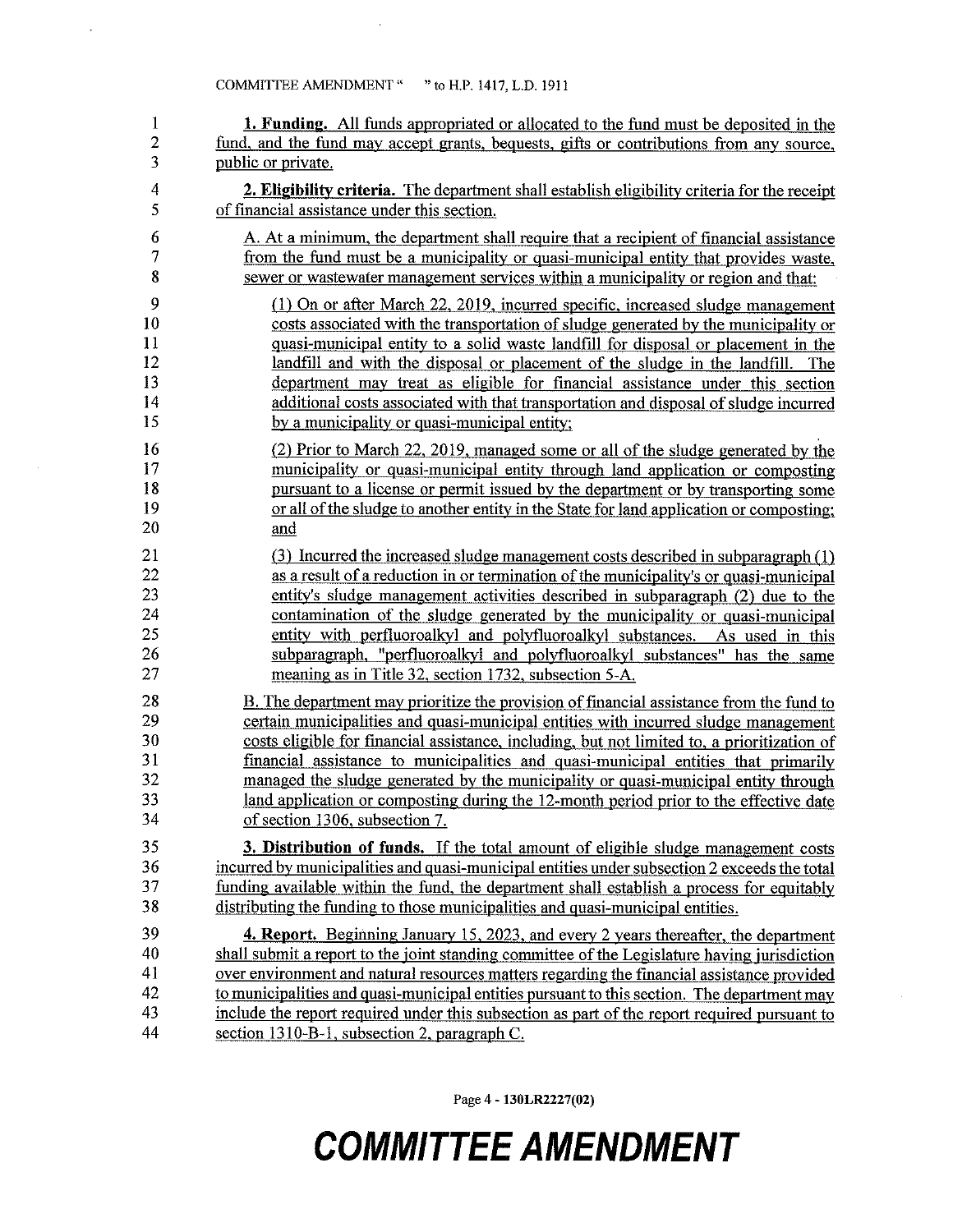Sec. 9. PL 2021, c. 478, §2, sub-§4 is repealed.

Sec. 10. Department of Environmental Protection to develop plan to prohibit land application of septage; report. The Department of Environmental Protection shall study methods of and develop a plan for prohibiting the land application of septage in the State. The plan must include, but is not limited to, identification of the available capacity at wastewater treatment plants or other treatment or disposal facilities in the State or regionally to manage the septage that is currently land applied in the State, determination of the capacity anticipated to be necessary to manage that septage if land application is prohibited in the State, development of recommendations for supporting and funding the development of such additional management capacity if necessary and development of recommendations concerning a framework and appropriate time frame for prohibiting the land application of septage in the State.

On or before January 15, 2023, the department shall submit to the joint standing committee of the Legislature having jurisdiction over environment and natural resources matters a report containing its findings and recommendations, including any suggested legislation, resulting from the study under this section. After receiving the report, the joint standing committee may report out legislation to implement any such recommendations.

As used in this section, "septage" has the same meaning as in the Maine Revised Statutes, Title 38, section 1303-C, subsection 27.

20 **Emergency clause.** In view of the emergency cited in the preamble, this legislation 21 takes effect when approved.'

22 Amend the bill by relettering or renumbering any nonconsecutive Part letter or section 23 number to read consecutively.

24

 $\mathbf{1}$ 

 $\overline{2}$ 

 $\overline{3}$ 

4 5

6  $\overline{7}$ 

8

 $\overline{Q}$ 

 $10$ 

11 12

13

14

15 16

17

18 19

#### **SUMMARY**

25 This amendment, which is the majority report of the committee, changes the title of 26 and replaces the bill, adds an emergency preamble and emergency clause and does the 27 following.

28 1. It authorizes the Department of Environmental Protection to require a person licensed to discharge wastewater to sample the effluent discharged for perfluoroalkyl and 29 polyfluoroalkyl substances and to report the sample data to the department. 30

 $31$ 2. It provides that a person licensed or permitted by the department to apply or spread septage at one or more locations in the State may not apply septage at any location 32 33 authorized under that license or permit if the department provides to the person a written determination that, based on testing conducted at the location or in close proximity to that 34 35 location, the department has determined that the concentration of perfluoroalkyl and polyfluoroalkyl substances in groundwater at that location or in drinking water sources in 36 close proximity to that location exceeds the applicable drinking water standard for 37 perfluoroalkyl and polyfluoroalkyl substances. 38

39 3. It prohibits the department from issuing any new license or permit authorizing a person to apply or spread septage at any location in the State. 40

41 4. It repeals provisions of law that authorize a homeowner to arrange for septage from a residence on the homeowner's property to be disposed of on that property. 42

Page 5 - 130LR2227(02)